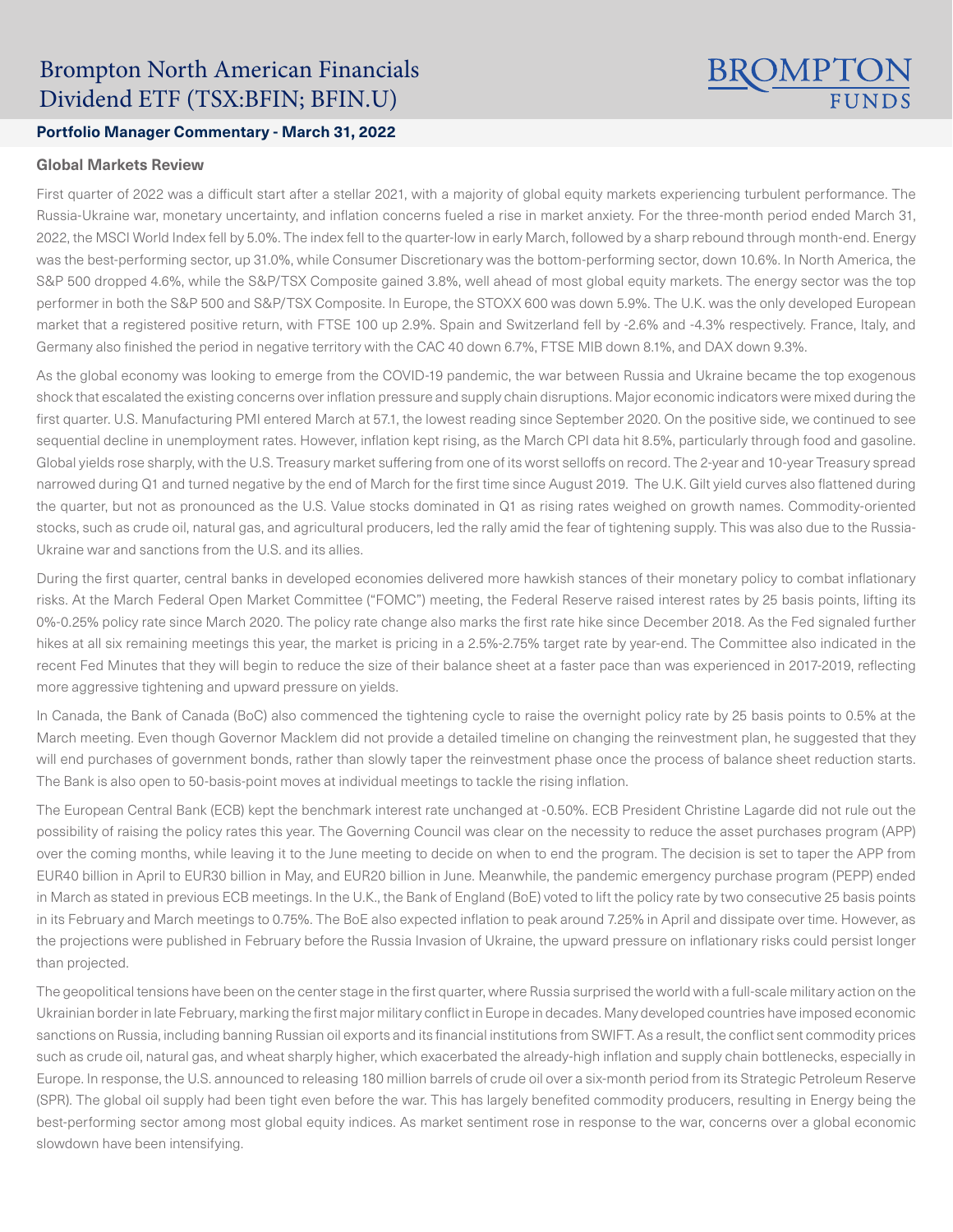Looking forward to the rest of 2022, the global economy and broad equity markets will continue to be driven by high inflation readings, normalized monetary policies, and the unknown war duration. In addition, the impact of COVID-19 cannot be ignored yet, as many countries have seen rising cases after loosening pandemic measures. China in particular has extended strict lockdowns on major cities to contain the outbreak. In this vein, it would be inevitable to see market turbulence persist in the near-term, which raises the importance of active portfolio strategies. The barbell approach (owning both cyclicals and defensive) remains our preferred strategy, while favoring dividend-paying quality companies, which generally demonstrate solid balance sheets, stable earnings growth, and reasonable valuations. In our stock selection process, we also carefully examine the candidate's Russian exposure and pricing power to deal with the uncertainties arising from geopolitical conflict and rising inflation.

#### **Financial Sector Review & Outlook**

The financial sector had a solid start to the beginning of the year. However, since its January peak the S&P 500 Financials Index sold off but performance is still ahead of the broader market down 1.5% vs S&P 500 down 4.6% in Q1. While rising interest rates is a tailwind for net interest income, banks receive substantially less benefit from incremental hikes later in the cycle than the benefit they receive from the first few hikes. At this stage in the cycle, we believe regional banks are favoured as they are expected to see higher levels on net interest income from a higher net interest margin and accelerated commercial loan growth. In addition, credit quality for domestic focused banks is more positive than global banks given increased geopolitical risk.

After coming off a record year for capital markets and investment banking, we continue to expect some normalization. During Q1, banks that were exposed to the capital markets businesses saw year-over-year declines in investment banking revenues led by the ECM business partially offset by strong Advisory revenues. Trading and Sales revenues generally were higher on a year-over-year basis. Mortgage banking revenues and originations were particularly weak due to the rise in mortgage rates and their impact on refinancing originations.

Banks continue to invest in digital transformation which was accelerated during the pandemic. As a result, we believe operating leverage will be limited as gains from rising rates and asset growth offset by reduced fee income and higher technology and discretionary expenses. Over time, investment in digital technologies is expected to lower banks' cost structure and improve efficiency gains. We note that larger banks have the ability to spend more on technology to support growth and market share gains at the expense of sub-scale competitors. To put this in perspective, the top 7 banks spend 10% of revenue on technology, however the top 4 spend up to seven times more dollars than the next 3 banks according to estimates from Goldman Sachs.

Banks stocks are trading at reasonable levels, 1.37x book value and 10.5x 2023 EPS. While these may appear above historic levels, they are below prior peaks of 1.6x book value and 12.5x forward P/E (during the 2011-2018 peak). We believe these valuation levels reflect the optimism in future economic expansion, the optionality of rising rates and the premium the market is placing on higher-returning franchises.

### **Portfolio Review**

Brompton North American Financials Dividend ETF (the "Fund") was down 7% in Q1 2022 versus the S&P/TSX Capped Financials Index, which up 2.2% and the S&P 500 Financials down 1.5%.

The Fund benefitted from a market weight exposure to Diversified Banks, with performance ahead of the benchmark. Top holdings include National Bank of Canada (up 8%), Toronto Dominion (up 7%) and Royal Bank of Canada (up 4.6%).

The Fund was market weight Property & Casualty Insurance which contributed to performance relatively in-line with benchmark holdings. Top performing holdings include Cincinnati Financial (up 20%), Travelers (up 6.3%) and Chubb (up 2.8%).

The Fund's underweight exposure to multi-sector holdings contributed to performance which was in-line with the benchmark with our only holding, Berkshire Hathaway up 18%.

An overweight position in Investment Banks negatively impacted the Fund's performance which was in-line with benchmark holdings. Performance in Raymond James (up 10%) was more than offset by weakness in Morgan Stanley and Schwab, both of which were down over 10%.

The Fund's overweight exposure in Asset Management detracted from performance which was ahead of benchmark holdings. Flat performance in Blackstone was more than offset by weakness in Brookfield and Blackrock down 6% and 11% respectively.

The Fund's overweight exposure in Data Processing detracted from performance which lagged the benchmark. Performance in our holding in Paychex (up 0.55%) was more than offset by weakness in Automatic Data Processing (down 7.3%).

Laura Lau, SVP & CIO Michael D. Clare, VP & PM